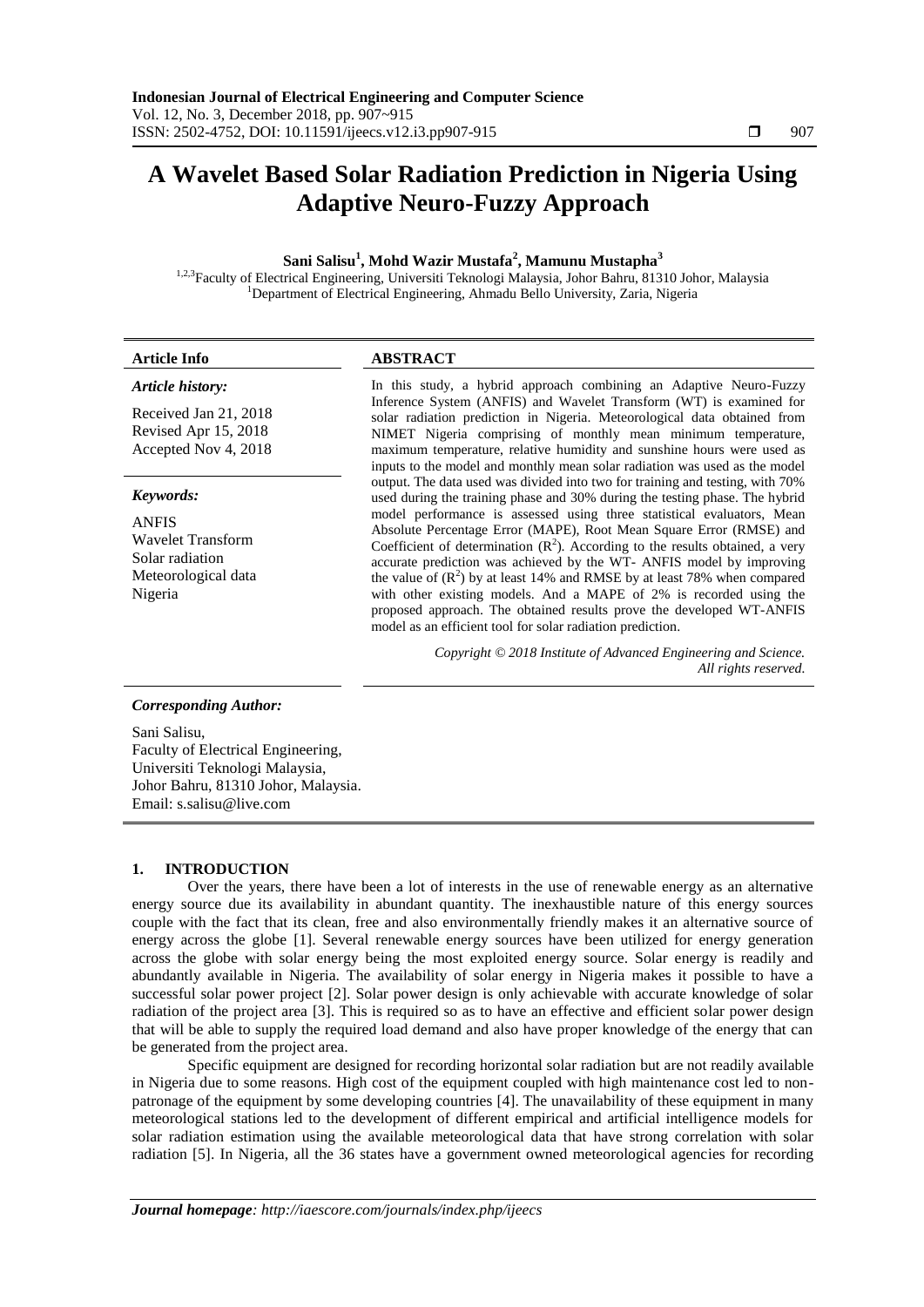meteorological data but none of these states has a single equipment for recording solar radiation. Due to this reason it is important to develop a model to predict the horizontal solar radiation for Kano, Nigeria.

Several researches have been conducted and several models have been developed in various parts of the world to predict horizontal solar radiation. Researchers have conducted these investigations using the available meteorological data, [6-9] which include minimum temperature, sunshine hours and maximum temperature using different approaches. In places where the records of the solar radiation data were not available, [10-12] utilized the available data to develop the temperature based models for horizontal solar radiation prediction using minimum temperature, average temperature and maximum temperature. The estimation was also found to be accurate and efficient.

In this study, a hybrid WT-ANFIS approach is investigated for horizontal solar radiation prediction in Nigeria using the available meteorological data. Adaptive Neuro-Fuzzy Inference System (ANFIS) coupled with wavelet transform (WT) are utilized for solar radiation prediction in Nigeria. Monthly mean sunshine hours, minimum temperature, maximum temperature and relative humidity were used as the input while solar radiation is used as the output. ANFIS is used to train and test data for the prediction while the WT is used before the prediction to clean the data. ANFIS is a strong and regularly used hybrid logical system which combines the representation of fuzzy logic and the learning rule of neural network. ANFIS has been extensively exploited by several researchers [5], [13-16], for horizontal solar radiation and other engineering applications. WT is a signal processing tool used in decomposing and reconstructing signals or data into different frequency components [20]. The main objective of this study is to propose a new WT-ANFIS approach and investigate its efficiency and accuracy for horizontal solar radiation prediction in Nigeria. The obtained results are compared with ANFIS model and other existing models [5], [11], [12], [15] and [17] for validation.

# **2. RESEARCH METHOD**

#### **2.1 Study Location**

In this study, the meteorological data used was recorded at Nigerian meteorological agency (NIMET) Kano, Nigeria, with longitude  $12.0022^{\circ}N$  and latitude  $8.952^{\circ}E$  [18]. 10 years data ranging from (2002-2012) were for the ANFIS-WT model training and testing. The meteorological data used for this study has strong correlation with horizontal solar radiation, which includes minimum temperature, maximum temperature, relative humidity and sunshine hours. The horizontal solar radiation for Kano at latitude 12.0022°N and longitude 8.952°E was obtained from National aeronautics and space administration NASA [9]. The data was divided to two for both the training phase and testing phase. 70% of the data were used for training and 30% were used for testing.

# **2.2 Wavelet Transform**

Wavelet transform is a signal processing tool used in decomposing signals or data into different frequency components. It has a wide application in Engineering and scientific applications [20, 21] especially where data and signal analysis are required. Wavelet is used to decompose time series signal into approximate and detail components to reduce the variation between the data series [22, 23] In WT results of the analysis are reconstructed for further analysis using inverse-WT. Depending on the application, the decomposition and reconstruction is in to levels, and based on selection of an appropriate mother wavelet, illustrated in Figure 1.



Figure 1. Example of four Mother wavelets functions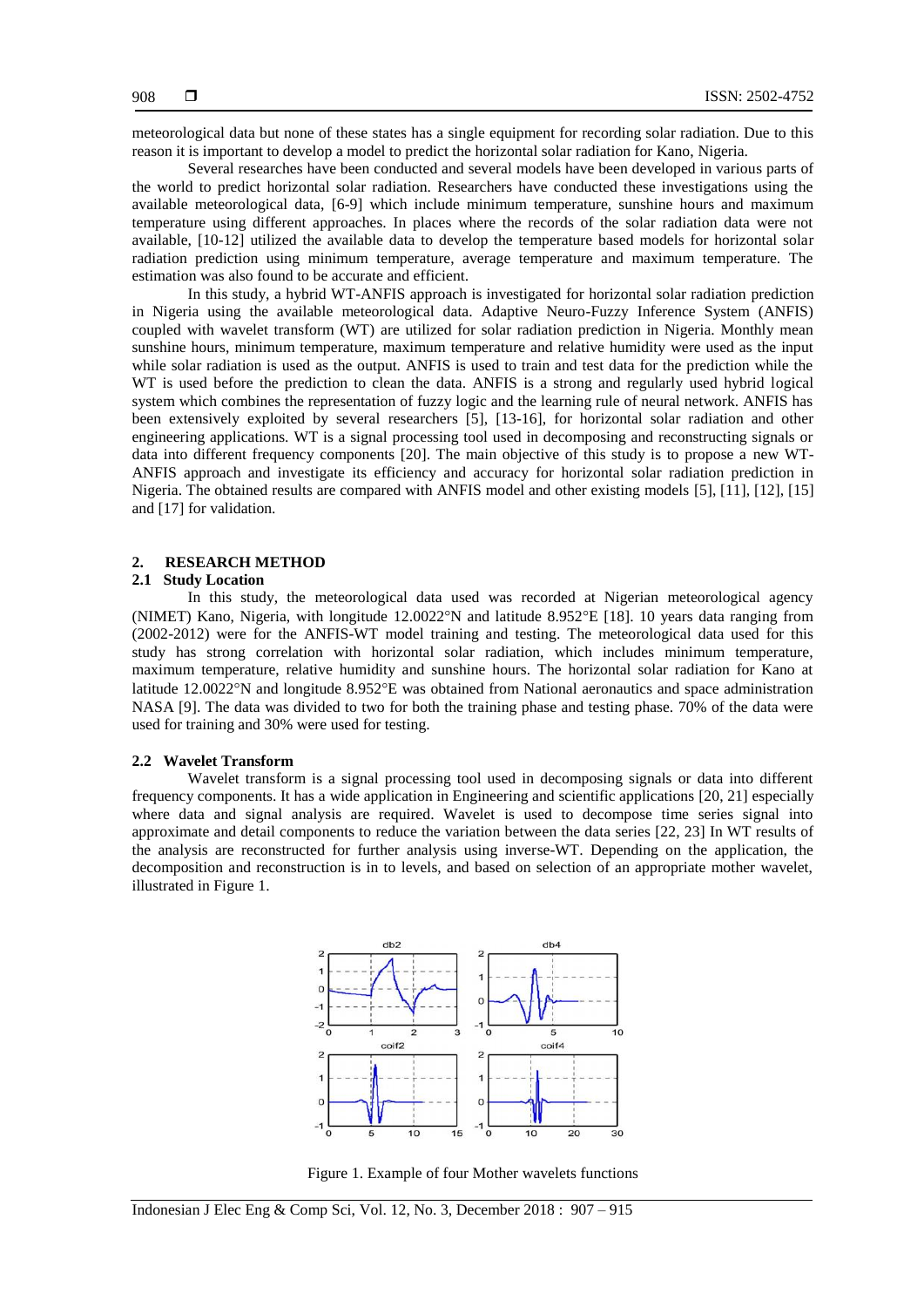The decomposition and reconstruction process is shown in Figure 2. Equation (1) illustrates a

decomposed signal, 
$$
S(t)
$$
 using Equation (2).  
\n
$$
S(t) = A_n(t) + D_n(t) + D_{n-1}(t) + D_{n-2}(t) + \dots
$$
\n(1)

where  $A_n(t)$  is the approximate component and  $D_n(t)$ ,  $D_{n-1}(t)$ ,  $D_{n-2}(t)$ , etc, are detail components.

$$
W_{(a,b)} = \frac{1}{\sqrt{a}} \int_{-\infty}^{\infty} s(t) \psi(\frac{t-b}{a}) dt
$$
 (2)

Where  $\mathcal{V}^{(1)}$  is the mother wavelet,  $\mathcal{U}$  is scale factor and  $\mathcal{U}$  is the time-shift parameter. The reconstruction of the data is conducted using Equation (3) with the all parameters maintaining their original definitions.  $\psi(t)$  is the mother wavelet.  $\alpha$  is scale factor and  $\beta$ 

$$
s(t) = \frac{1}{c_{\psi}^2} \iint_{a} \psi_{\psi}(a,b) \frac{1}{a^2} \psi(\frac{t-b}{a}) da db
$$
 (3)



Figure 2. Two levels wavelet decomposition and reconstruction diagrams

# **2.3. Adaptive Neuro-Fuzzy Inference System**

ANFIS was first developed by J.S Roger in the year 1993 by combining fuzzy logic system and neural network [24]. The ANFIS is a form of neural network that functions like the Sugueno-type "ÍF….THEN" fuzzy inference system rule being a network structure and is considered to be more efficient than the individual neural network or fuzzy logic system, it provides more optimal solution than any of the two system [25]. A typical ANFIS structure is presented in Figure 3 with two inputs *x* and *y* and one output *f*, it also consist of five layers with each layer having different function. The ANFIS used for this study comprises of four inputs and a single output. Each of the five layers consist of nodes, the nodes on each layer perform the same functions.

1. If x is A<sub>1</sub> and y is B<sub>1</sub>, then 
$$
f_1 = p_1 x + q_1 y + r_1
$$
 (4)

2. If x is A<sub>2</sub> and y is B<sub>2</sub>, then 
$$
f_2 = p_2 x + q_2 y + r_2
$$
 (5)

where  $p_i$ ,  $q_i$  and  $r_i$  are subsequent parameters.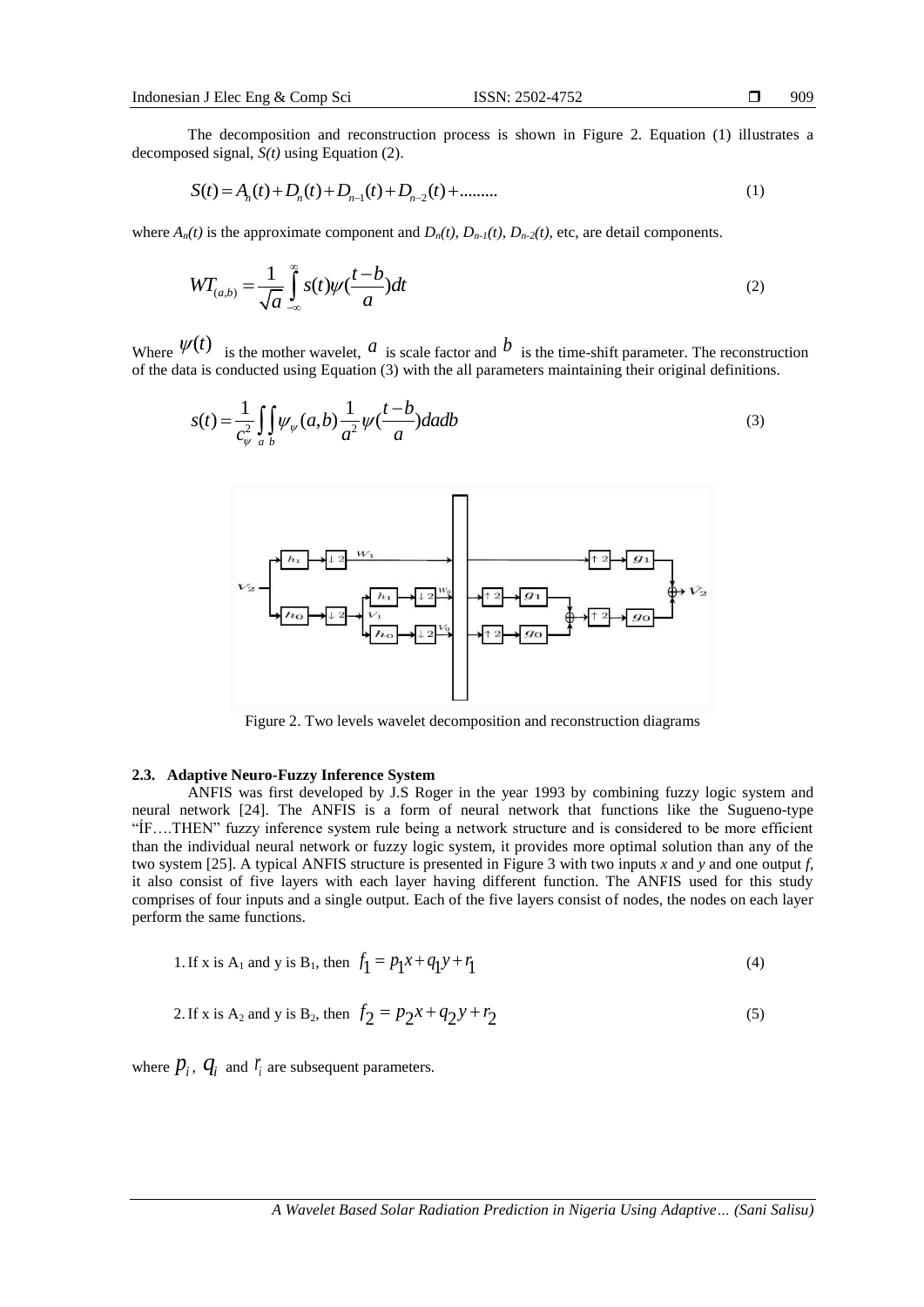

Figure 3. A typical ANFIS structure

**Layer 1**: The first layer consist of the input membership functions and supplies them to layer two. Each node in this layer has a node function and is also an adaptive node. The nodes output are presented in Equations 6 and 7.

$$
o_{j,i} = \mu_{A_i}(x_i) \text{ for } i = 1, 2
$$
 (6)

Or

$$
o_{j,i} = \mu_{B_{i-1}}(y_i) \text{ for } i = 3,4
$$
 (7)

 $\mu_{A_i}(x_i)$  and  $\mu_{B_{i-1}}(y_i)$ , denotes the membership functions of the node A, while node *i* comprises of *x* or *y* as its input, and  $A_i$  or  $B_i$ <sub>i-1</sub> is a connected verbal label.  $O_{j,i}$  is the membership score of sets A and B fuzzy. The global function of the non-linear constraints is presented in Equation (8) [26] and [27].

$$
\mu_{A_i}\left(x_i\right) = \frac{1}{1 + \left(\frac{x - c_i}{a_i}\right)^{2b_i}}\tag{8}
$$

where  $a_i, b_i, c_i$  are the sets of variable. This function varies as the values of the variable changes, hence exhibiting diverse membership functions type for set A fuzzy.

Layer 2: The signals coming from the first layer are multiplied and the results are sent out as the output of this layer. The output is deliberated as an AND or OR procedure of the membership function that comes from preceding layer [28]. It is presented in Equation (9).

$$
o_{i,2} = w_i = \mu_{A_i} \times \mu_{B_i} \times \mu_{C_i} \dots \dots \dots \tag{9}
$$

Where  $\mu_{Ai}$  denotes the membership function of node A and  $\mu_{Bi}$  is the membership function of node B

**Layer 3**: Layer three is called the normalization layer and a non-adaptive layer, this layer usually make the rules. The ratio of the node's firing strength to the sum of all the firing strengths going into the node. This layer is non-adaptive layer [29].

$$
O_{i,3} = \overline{W_i} = \frac{W_i}{W_1 + W_2 + \dots}
$$
 (10)

 $W_i$  represents the firing strengths.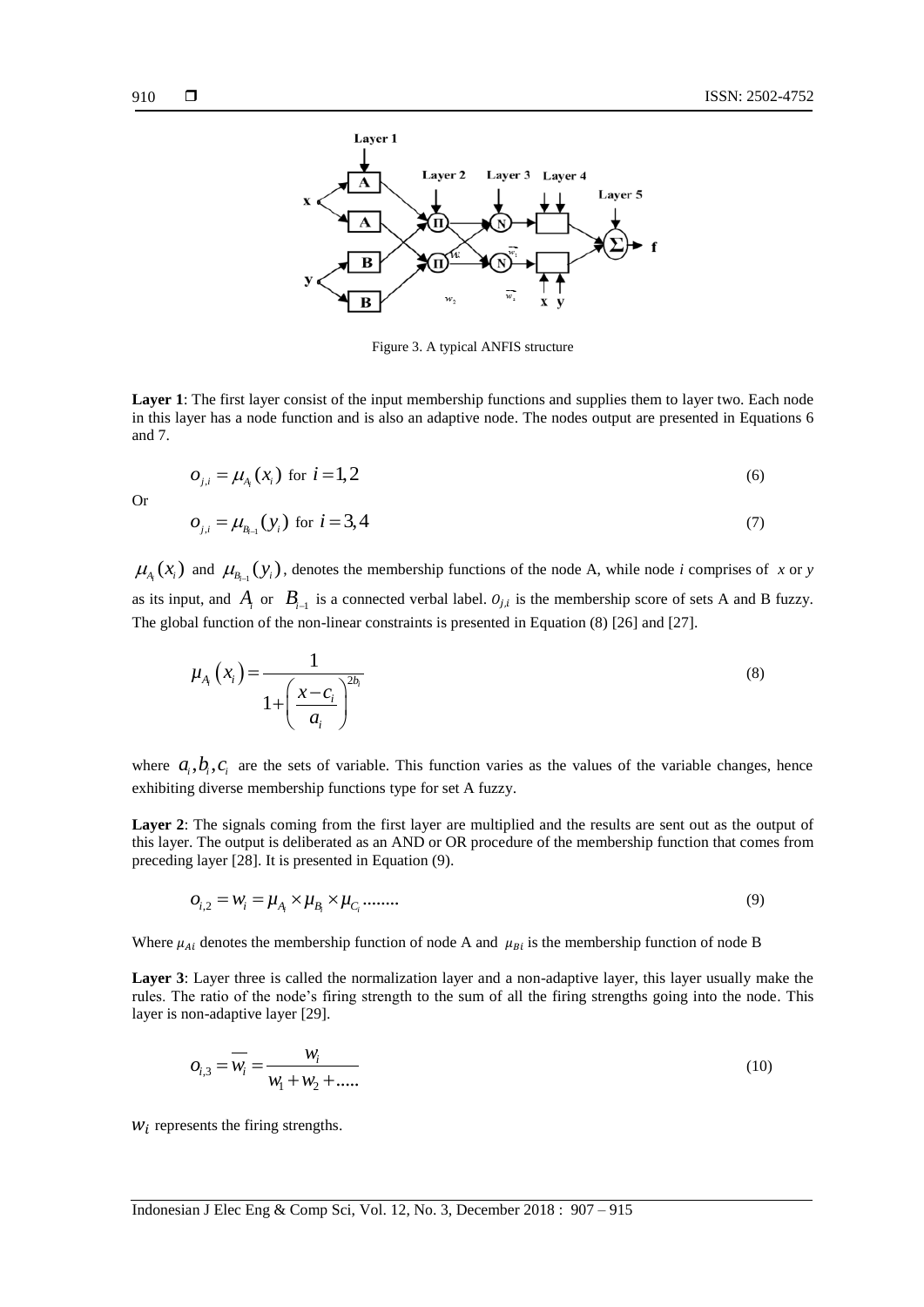**Layer 4**: all the nodes in layer four are adaptive nodes with node function. This means the product of the signal controlled from the preceding node gives node *i* [29, 30].

$$
o_{i,4} = \overline{w_i} f_i = \overline{w_i} (p_i x + q_i y + r_i)
$$
\n(11)

where  $\overline{w_i}$  is the normalized firing strength of node *i* from layer three and  $p_1$ ,  $q_1$  and  $r_1$  are the subsequent parameters

Layer 5: this is the last layer of the ANFIS structure that consist a single node, this node is non-adaptive and also called a fixed node. It is the summation of all signals coming from the preceding layer and compute them as the total output [24], [28].

$$
O_{i,5} = \sum_{i} w_i f_i \tag{12}
$$

where  $f_i$  is summation of the subsequent parameters of the fourth layer.

# **2.4 Model statistical evaluators**

The ANFIS-WT model performance is evaluated using the statistical evaluators in Equations (13-15)

1. Root mean square error (RMSE)

$$
RMSE = \sqrt{\frac{\sum_{i=1}^{n} (O_i - \bar{P}_i)^2}{n}}
$$
(13)

2. Mean absolute percentage error (MAPE)

$$
MAPE = \frac{100}{n} \sum_{i=1}^{n} \frac{|Y_i - \hat{Y}_i|}{|Y_i|}
$$
(14)

3. Coefficient of determination  $(R^2)$ 

$$
R^{2} = \frac{\sum_{i=1}^{n} (o_{i} - \overline{o_{i}})^{2} (P_{i} - \overline{P_{i}})}{\sum_{i=1}^{n} (o_{i} - \overline{o_{i}}) \sum_{i=1}^{n} (P_{i} - \overline{P_{i}})}
$$
(15)

where  $O_i$  and  $P_i$  are the estimated and experimental values, and  $\overline{O}_i$  and  $\overline{P}_i$  are the mean values of  $O_i$  and  $P_i$ . Also, n represents the entire amount of test data. Higher values of  $R^2$  indicates good model performance while lower values of RMSE and MAPE also show good performance.

## **2.5 Model Development**

This section describes the procedure for the model development as presented in Figure 4. WT is applied on the time series data used for the ANFIS prediction. The data gotten is first decomposed into two levels of wavelet coefficients using Db2, and later reconstructed as shown in Figure 2. The estimated signals from the WT-ANFIS model form the estimated output of horizontal solar radiation.

Four input parameters, relative humidity, sunshine hours, maximum temperature, minimum temperature and one output horizontal solar radiations were used to train and test the ANFIS-WT model. A total of 120 sets of data over twelve years were used. The data sets were divided into two sets for both training and testing phases. 70% of the data ranging from 2002-2008 were utilised during the training phase and 30% ranging from 2009-2012 utilised during the testing phase.

The data used is first presented on an excel sheet in a matrix form with first four columns representing the input data and the last column representing the output data. These columns representing the input data are represented as the real inputs. Before the estimation, wavelet transform is used to decompose the data at two levels using db2 mother wavelet. The db2 is chosen because it is widely agreed that it can give good approximation on the signals [22]. From the decomposed signals, two details and approximate coefficients are selected because they give more information on the used data. Since we have three sets of coefficient signals, three different ANFIS networks are needed to train each coefficient. The next step is to forward the wanted signals from WT to the ANFIS structure. The WT data is then used to train the ANFIS, the parameters of the ANFIS are adjusted during the training phase to satisfy the submitted outputs. The same procedure occurs during the testing phase using the data that was not used at the training phase.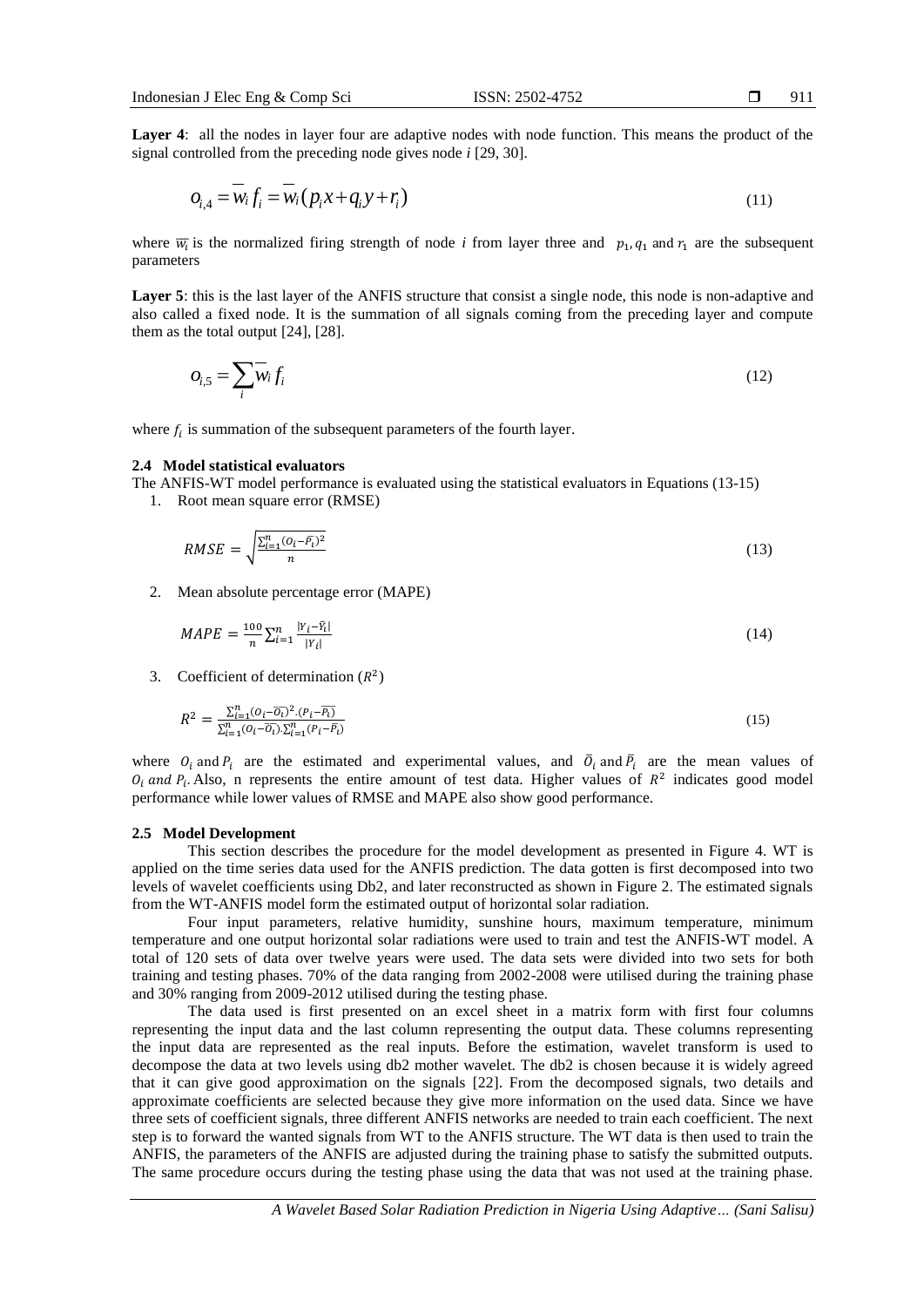The outputs of the ANFIS are further extracted and reconstructed using the WT. The reconstructed outputs give the final output of the horizontal solar radiation prediction by WT-ANFIS approach. This is followed by computing the error margin between the predicted output and the targeted output. The performance of the WT-ANFIS model is evaluated using R², MAPE and RMSE.



Figure 4. Flow chart of the developed WT-ANFIS model

# **3. RESULTS AND ANALYSIS**

# **3.1 Model Analysis**

In this study, Horizontal solar radiation is predicted using WT-ANFIS approach. Four inputs and one output parameters were used to develop and analyse the WT-ANFIS model. The predicted output and target of the WT-ANFIS solar radiation at the training phase are presented in Figure 5(a) while that of the testing phase are presented in Figure 5(b). The two figures shows a clear correlation between the target and the predicted output of the developed model both at the training and testing phase, the presented graphs clearly show perfect agreement between the predicted output and the target.



Figure 5(a). Training phase (actual and predicted) Figure 5(b). Testing phase (actual and  $\frac{1}{2}$ predicted)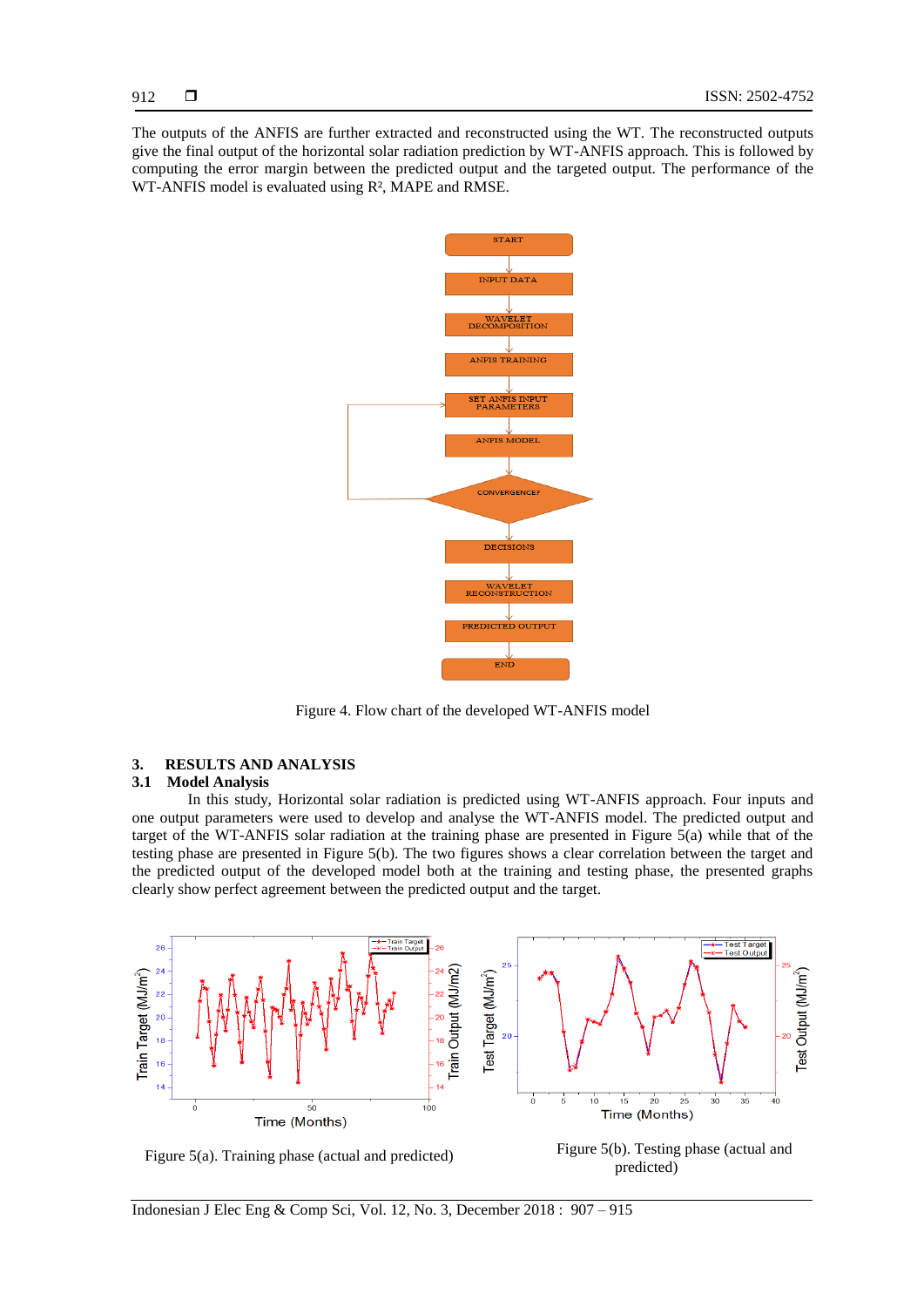Figure 6(a) presents the scatter plot at the training phase,  $\mathbb{R}^2$  is very high at the training phase which is near +1, and this proves a good model performance. Also, Figure 6(b) presents the scatter plot at the testing phase,  $R<sup>2</sup>$  is still high at the testing phase but lower than that of the training phase, it still proves good correlation because it approaches +1.





Figure 6(a). Scatter plot of the output against target (training phase)

Figure 6(b). Scatter plot of the output against target (testing phase)

The statistical evaluators used to access the precision of the developed ANFIS-WT model are MAPE, RMSE and  $R<sup>2</sup>$ , Table 1 presents the results of the statistical evaluators at the training and testing phases. Lower values of RMSE and MAPE signifies good relationship, the ultimate value is 0. The ideal value of  $\mathbb{R}^2$  ranges between 0 and 1, for the value of  $\mathbb{R}^2$  near 1, it signifies a good linear relation and if it nears 0 it signifies nonlinear relation.

| Table 1. WT-ANFIS model statistical evaluation |             |             |        |  |  |
|------------------------------------------------|-------------|-------------|--------|--|--|
| Data                                           | <b>RMSE</b> | <b>MAPE</b> | $R^2$  |  |  |
| Training                                       | 0.23712     | 0.82161     | 0.9887 |  |  |
| Testing                                        | 0.86759     | 1.5026      | 0.8584 |  |  |

| Reference             | Model           | Case Study | $R^2$  | <b>RMSE</b> |
|-----------------------|-----------------|------------|--------|-------------|
| Olatomiwa et al [5]   | <b>ANFIS</b>    | Nigeria    | 0.8544 | 1.0854      |
| Remedani et al [17]   | SVR-Poly        | Iran       | 0.8100 | 3.2000      |
| Olatomiwa et al [11]  | SVR-Poly        | Nigeria    | 0.7703 | 1.3639      |
| Olatomiwa et al [12]  | <b>SVM-FFA</b>  | Nigeria    | 0.8024 | 0.6988      |
| Remedani et al [17]   | <b>ANFIS</b>    | Iran       | 0.808  | 3.8000      |
| Sajid and Ali<br>[15] | <b>ANFIS</b>    | Abu Dhabi  | 0.860  |             |
| Remedani et al [17]   | ANN             | Iran       | 0.7992 | 3.700       |
| Present study         | <b>WT-ANFIS</b> | Nigeria    | 0.9887 | 0.8216      |

### **3.2 Model validation**

The WT-ANFIS model validation was done by comparing the model results with existing literatures [5], [11], [12], [15] and [17]. The statistical evaluators used to compare the accuracy is R² and RMSE, Table 2 presents the comparison between the results from different models and the WT- ANFIS result. From the table it clearly indicates that the developed WT-ANFIS model provides more precise prediction than the existing models based on R² and RMSE values obtained.

#### **4. CONCLUSION**

In this study, WT-ANFIS was utilized for horizontal solar radiation prediction in Nigeria. WT is used to clean the data before the prediction exercise. Long term meteorological data comprising of monthly mean relative humidity, sunshine hours, maximum temperature, solar radiation and minimum temperature of the period (2002-2012) were used to train and test the model. The meteorological data selected for this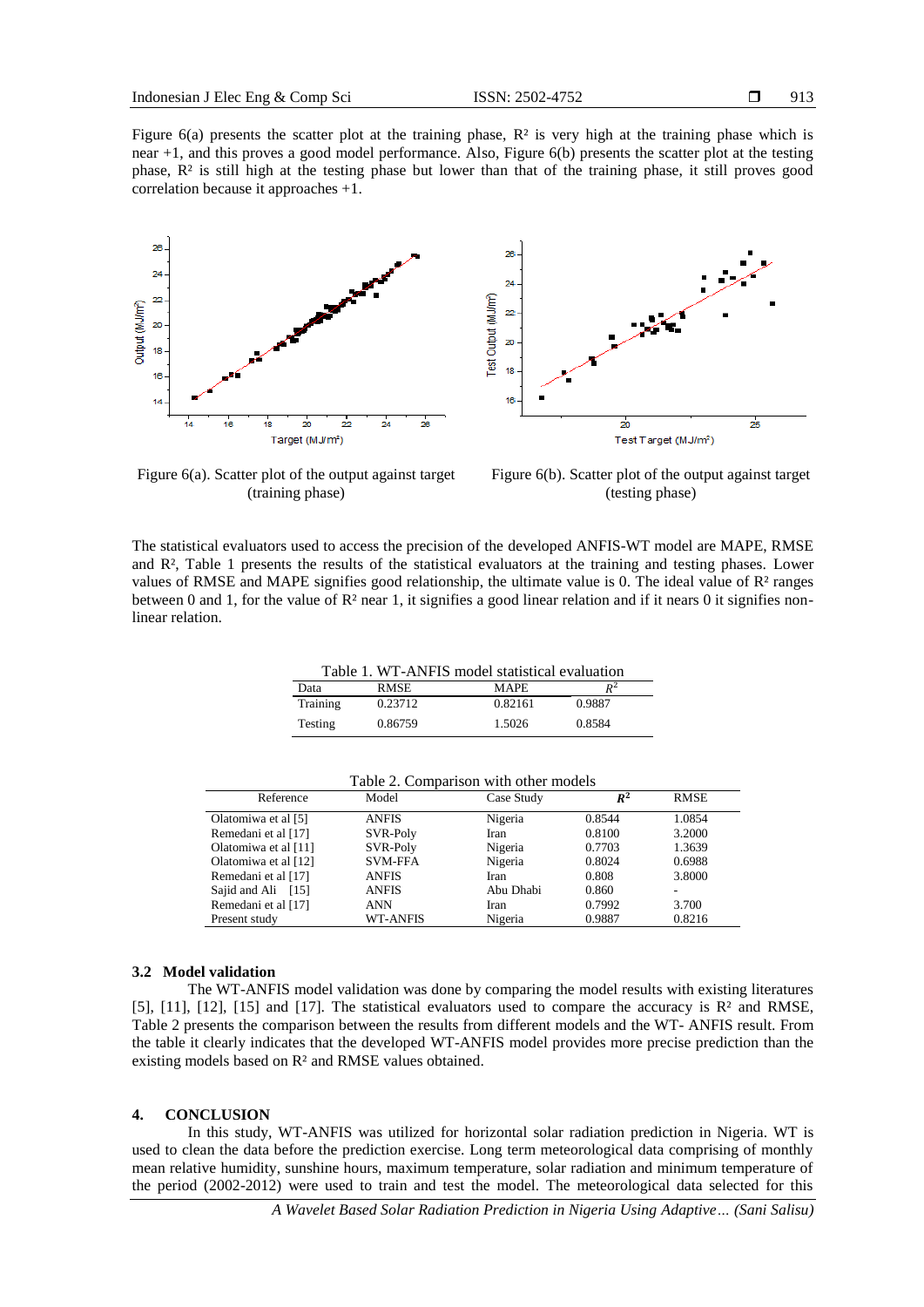research have strong linear relation with horizontal solar radiation and are readily available at the meteorological station in Nigeria. The developed WT-ANFIS model proves to be good model for horizontal solar radiation prediction. The statistical values of the MAPE, RMSE and R<sup>2</sup> obtained are 0.23712, 0.82161 and 0.9887 respectively. Based on the values of R² used for comparison between the developed model and the validated models, the WT-ANFIS show better accuracy and performance. Also, by adding more meteorological data more prediction accuracy is attained. With the obtained results, it indicates that the addition of WT for data decomposition and reconstruction improves the ANFIS model accuracy for horizontal solar radiation prediction. More meteorological data will be considered in future study and new models will be developed using new soft computing techniques.

# **ACKNOWLEDGEMENT**

The authors are thankful to Universiti Teknologi Malaysia for providing International Doctoral Fellowship (IDF) award to the student and their continuous support.

## **REFERENCES**

- [1] K. Mohammadi, S. Shamshirband, A. S. Danesh, M. S. Abdullah, and M. Zamani, "Temperature-based estimation of global solar radiation using soft computing methodologies," *Theoretical and Applied Climatology,* Vol 121*,* pp. 1-12, 2015.
- [2] A. Trabea and M. M. Shaltout, "Correlation of global solar radiation with meteorological parameters over Egypt," *Renewable Energy,* vol. 21, pp. 297-308, 2000.
- [3] K. Chiteka and C. Enweremadu, "Prediction of global horizontal solar irradiance in Zimbabwe using artificial neural networks," *Journal of Cleaner Production,* vol. 135, pp. 701-711, 2016.
- [4] M. Alam, S. K. Saha, M. Chowdhury, M. Saifuzzaman, and M. Rahman, "Simulation of solar radiation system," *American Journal of Applied Sciences,* vol. 2, pp. 751-758, 2005.
- [5] L. Olatomiwa, S. Mekhilef, S. Shamshirband, and D. Petkovic, "Adaptive neuro-fuzzy approach for solar radiation prediction in Nigeria," *Renewable & Sustainable Energy Reviews,* vol. 51, pp. 1784-1791, Nov 2015.
- [6] F. Besharat, A. A. Dehghan, and A. R. Faghih, "Empirical models for estimating global solar radiation: A review and case study," *Renewable and Sustainable Energy Reviews,* vol. 21, pp. 798-821, 2013.
- [7] J. L. Chen and G. S. Li, "Estimation of monthly average daily solar radiation from measured meteorological data in Yangtze River Basin in China," *International Journal of Climatology,* vol. 33, pp. 487-498, 2013.
- [8] J. Wu, C. K. Chan, Y. Zhang, B. Y. Xiong, and Q. H. Zhang, "Prediction of solar radiation with genetic approach combing multi-model framework," *Renewable Energy,* vol. 66, pp. 132-139, 2014.
- [9] M. Trnka, Z. Žalud, J. Eitzinger, and M. Dubrovský, "Global solar radiation in Central European lowlands estimated by various empirical formulae," *Agricultural and Forest Meteorology,* vol. 131, pp. 54-76, 2005.
- [10] G. H. Hargreaves and Z. A. Samani, "Estimating potential evapotranspiration," *Journal of the Irrigation and Drainage Division,* vol. 108, pp. 225-230, 1982.
- [11] L. Olatomiwa, S. Mekhilef, S. Shamsirband and D. Petkovic, Potential of Support Vector Regression for Solar Radiation Prediction in Nigeria, "Natural Hazard, vol. 77, pp 1055-1068, 2015.
- [12] L. Olatomiwa, S. Mekhilef, S. Shamsirband, K. Mohammadi, D. Petkovic and C. Sudheer. A Support Vector Machine Firefly Algorithm-based Model for Solar Radiation Prediction, "Solar Energy, vol. 115, pp. 632-644, 2015
- [13] S. Salisu, A. Abubakar, B. Sadiq, A. Abdu, and A. Umar, "FORCASTING SOLAR RADIATION INTENSITY USING ANN AND ANFIS (A COMPARATIVE STUDY AND PERFORMANCE ANALYSIS), International Engineering Conference, FUT Minna" pp. 567-571, 2015.
- [14] K. Mohammadi, S. Shamshirband, C. W. Tong, K. A. Alam, and D. Petković, "Potential of adaptive neuro-fuzzy system for prediction of daily global solar radiation by day of the year," *Energy Conversion and Management,* vol. 93, pp. 406-413, 2015.
- [15] S. Hussain and A. Al Alili, "Soft computing approach for solar radiation prediction over Abu Dhabi, UAE: A comparative analysis," *IEEE International Conference on* in *Smart Energy Grid Engineering (SEGE),* pp. 1-6, 2015.
- [16] M. Sedighi, M. Ghasemi, M. Mohammadi, and S. H. Hassan, "A novel application of a neuro–fuzzy computational technique in modeling of thermal cracking of heavy feedstock to light olefin," *RSC Advances,* vol. 4, pp. 28390- 28399, 2014.
- [17] Z. Ramedani, M. Omid, A. Keyhani, S. Shamshirband, and B. Khoshnevisan, "Potential of radial basis function based support vector regression for global solar radiation prediction," *Renewable and Sustainable Energy Reviews,*  vol. 39, pp. 1005-1011, 2014.
- [18] NIMET, "Nigerian Meteorological Agency, Kano, Kano State, Nigeria," 2016.
- [19] NASA, "Surface meteorology and Solar Energy, https://eosweb.larc.nasa.gov/sse/," 2016.
- [20] J. Rafiee, P. Tse, A. Harifi, and M. Sadeghi, "A novel technique for selecting mother wavelet function using an intelligent fault diagnosis system," *Expert Systems with Applications,* vol. 36, pp. 4862-4875, 2009.